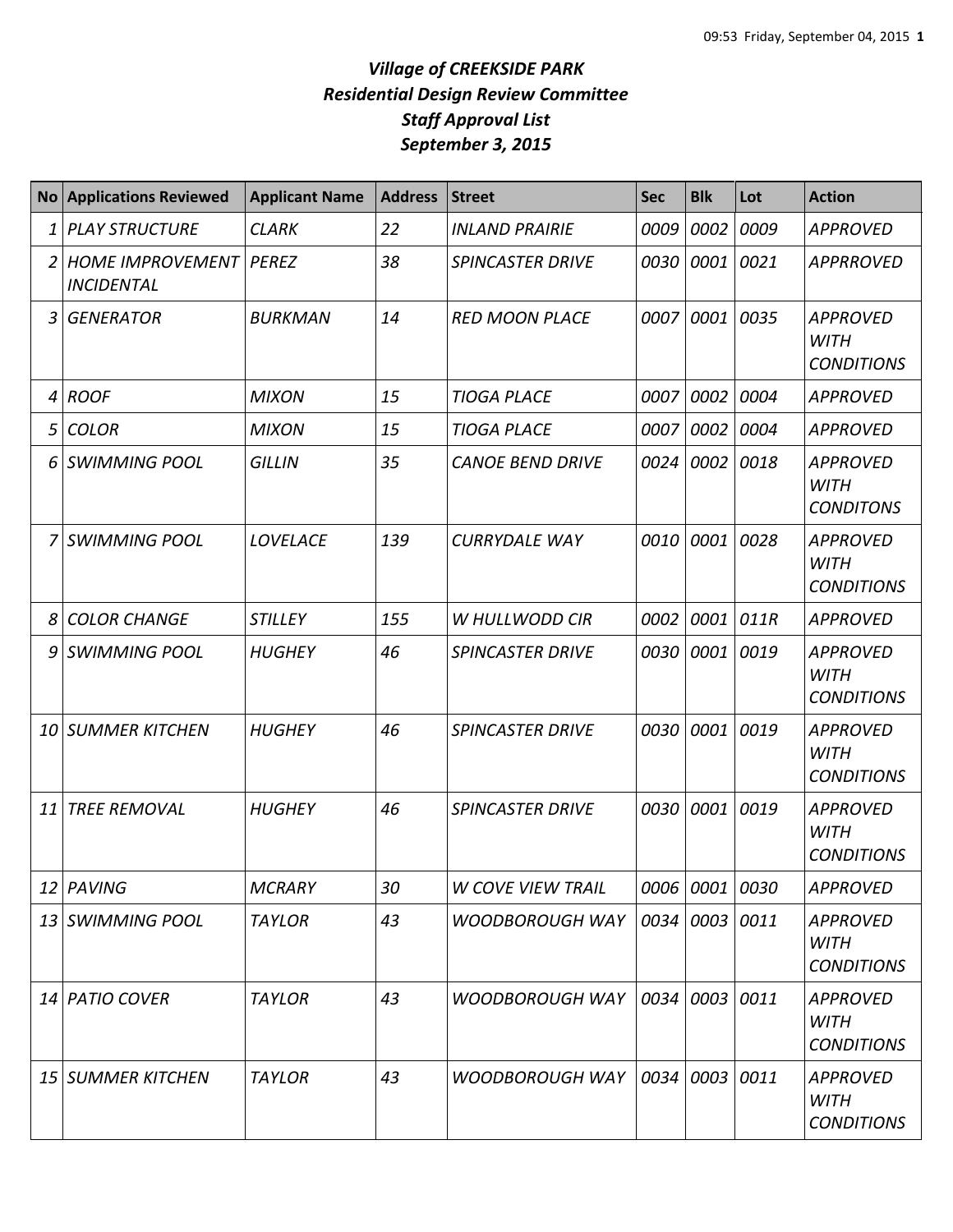## *Village of CREEKSIDE PARK Residential Design Review Committee Staff Approval List September 3, 2015*

| <b>No</b> | <b>Applications Reviewed</b> | <b>Applicant Name</b>                          | <b>Address</b> | <b>Street</b>              | <b>Sec</b> | <b>Blk</b>     | Lot       | <b>Action</b>                                       |
|-----------|------------------------------|------------------------------------------------|----------------|----------------------------|------------|----------------|-----------|-----------------------------------------------------|
| 16        | <b>PATIO COVER</b>           | <b>DILLON</b>                                  | 23             | S WHISTLING SWAN PL        | 0021       | 0001           | 0030      | <b>APPROVED</b><br><b>WITH</b><br><b>CONDITIONS</b> |
| 17        | <b>PATIO</b>                 | <b>DILLON</b>                                  | 23             | S WHISTLING SWAN PL        | 0021       |                | 0001 0030 | <b>APPROVED</b>                                     |
| 18        | <b>SWIMMING POOL</b>         | <b>PATILLO</b>                                 | 90             | <b>WYATT OAKS DRIVE</b>    | 0022       |                | 0002 0058 | <b>APPROVED</b><br><b>WITH</b><br><b>CONDITIONS</b> |
| 19        | <b>SWIMMING POOL</b>         | <b>WRIGHT</b>                                  | 35             | <b>LIBERTY BRANCH BLVD</b> | 0032       | 0001           | 0009      | <b>APPROVED</b><br><b>WITH</b><br><b>CONDITIONS</b> |
| 20        | <b>FIRE PIT</b>              | <b>WRIGHT</b>                                  | 35             | <b>LIBERTY BRANCH BLVD</b> | 0032       | 0001           | 0009      | <b>APPROVED</b><br><b>WITH</b><br><b>CONDITIONS</b> |
| 21        | <b>GENERATOR</b>             | <b>LARSON</b>                                  | 6              | <b>SHASTA BEND CIRCLE</b>  | 0022       | 0001           | 0030      | <b>APPROVED</b><br><b>WITH</b><br><b>CONDITIONS</b> |
| 22        | <b>GENERATOR</b>             | <b>MAINWARING</b>                              | 66             | <b>N ROCKY POINT CIR</b>   | 0005       | 0001           | 0041      | <b>APPROVED</b><br><b>WITH</b><br><b>CONDITIONS</b> |
| 23        | <b>PLAY STRUCTIRE</b>        | <b>IGLESIAS</b>                                | 6              | <b>WOOD DRAKE PLACE</b>    | 0004       | 0001           | 0068      | <b>APPROVED</b>                                     |
| 24        | <b>PLAY STRUCTURE</b>        | <b>KRUEGER</b>                                 | 31             | <b>TIOGA PLACE</b>         | 0007       | 0002           | 0008      | APPROVED                                            |
| 25        | <b>TREE REMOVAL</b>          | <b>OMONIWA</b>                                 | 10             | <b>HOLLYFLOWER PLACE</b>   | 0015       | 0001 0021      |           | <b>APPROVED</b>                                     |
| 26        | <b>TREE REMOVAL</b>          | <b>JOHNSON</b>                                 | 77             | <b>DEER PLAIN DRIVE</b>    | 0024       | 0002           | 0011      | <b>APPROVED</b>                                     |
|           | 27 PLAY STRUCTURE            | <b>HUBER</b>                                   | $\overline{2}$ | <b>GULL ROCK PLACE</b>     |            | 0005 0002 0041 |           | <b>APPROVED</b>                                     |
|           | 28 PLAY STRUCTURE            | <b>HARVEY</b>                                  | 6              | <b>BEACONS LIGHT PLACE</b> |            | 0019 0001 0032 |           | <b>APPROVED</b>                                     |
|           | 29 SWIMMING POOL             | <b>SIVER</b>                                   | $\overline{2}$ | <b>RIVER RIDGE LOOP</b>    |            | 0003 0001 0013 |           | <b>APPROVED</b><br><b>WITH</b><br><b>CONDITIONS</b> |
|           | 30 SWIMMING POOL             | <b>GOMEZ</b>                                   | 66             | <b>WOOD DRAKE PLACE</b>    |            | 0004 0001 0053 |           | <b>APPROVED</b><br><b>WITH</b><br><b>CONDITIONS</b> |
|           | 31 SWIMMING POOL             | <b>FAGO</b><br><b>PROPERTIES</b><br><b>LLC</b> | 143            | <b>CURRYDALE WAY</b>       |            | 0010 0001 0029 |           | <b>APPROVED</b><br><b>WITH</b><br><b>CONDITIONS</b> |